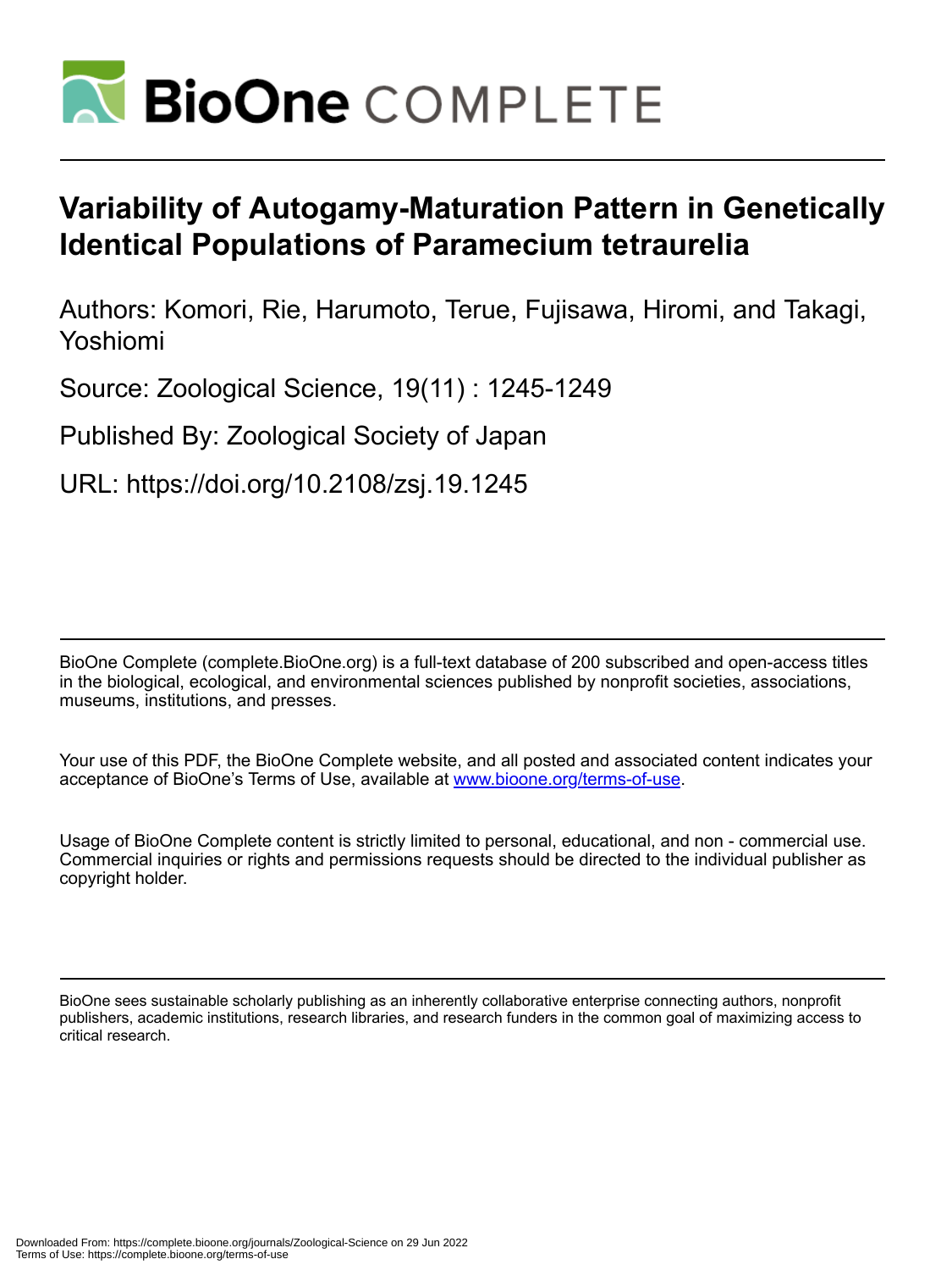## **Variability of Autogamy-Maturation Pattern in Genetically Identical Populations of** *Paramecium tetraurelia*

Rie Komori<sup>1</sup>, Terue Harumoto<sup>2</sup>, Hiromi Fujisawa<sup>1</sup> and Yoshiomi Takagi<sup>2\*</sup>

1 *The Division of Human Environmental Sciences, Graduate School of Human Culture,* 2 *Department of Biology, Faculty of Science, Nara Women's University, Nara 630-8506, Japan*

**ABSTRACT**—Autogamy in *Paramecium tetraurelia* is a form of sexual reproduction in a single cell that results in homozygosity in every genetic locus. Autogamy becomes inducible by natural starvation several fissions after the previous autogamy, and percent autogamy increases gradually with clonal age to reach 100%. We here report the degree of variability of the autogamy-maturation pattern, and how it is inherited through autogamous generations. We assessed the autogamy-maturation pattern by monitoring percent autogamy at the ages of 9, 18 and 27 fissions in the wild-type stock 51. To determine how the autogamymaturation pattern is inherited, clones that showed the lowest and the highest percent autogamy at age 18 in a given autogamous generation (Gn) were examined for their percent autogamy in the next autogamous generation (Gn+1). This procedure was repeated through successive autogamous generations. We found that percent autogamy at ages 9 and 27 was rather stable (low and high, respectively), while it was extremely variable at age 18 ranging from 3% to 100%. We also found that percent autogamy at age 18 in the progeny clones was variable irrespective of percent autogamy at age 18 in the parental clones; there was no regular rule such as producing progeny with higher (or lower) percent autogamy from parents with lower (or higher) percent autogamy.

**Key words:** autogamy-immaturity, sexual maturation, clonal age, inheriting pattern, variability

#### **INTRODUCTION**

*Paramecium tetraurelia* has a clonal life cycle initiating with autogamy, and its life span is measured by the number of fissions (cell divisions). When autogamy occurs, the macronucleus collapses and a new one is formed from the micronucleus. All genetic loci become homozygous and the number of fissions of the clonal age is reset to time zero (Sonneborn, 1954, 1957). Autogamy is induced by starvation, but after autogamy there is a period called autogamyimmaturity during which natural starvation cannot induce it. Percent autogamy inducible by natural starvation increases gradually with clonal age and finally reaches a plateau. This stage, called autogamy-maturity, is followed by senescence terminated with clonal death (Sonneborn, 1970, 1974; Smith-Sonneborn, 1981, 1990; Takagi, 1988, 1999).

We have attempted to isolate mutants with modified life-cycle features to anatomize the unidirectional time-passing process in *P. tetraurelia*. We have isolated a mutant with extremely short clonal life span, which was also short in the

\* Corresponding author: Tel. +81-742-20-3422;

FAX. +81-742-20-3421. E-mail: takagi@cc.nara-wu.ac.jp length of autogamy-immaturity (Takagi *et al*., 1987b, 1989). Mutants with short lengths of sexual immaturity (post-conjugational mating-inability period) have been isolated in *Tetrahymena thermophila* (Bleyman, 1971) and in *P. caudatum* (Myohara and Hiwatashi, 1978)*.* But there are no mutants with long lengths of sexual immaturity or with long clonal life span in ciliates. We are aimed at isolating mutants with longer autogamy-immaturity in *Paramecium*.

For screening such mutants, we need to know the range of variation of the autogamy-maturation pattern with clonal age in a wild-type stock in order to tell the length of autogamy-immaturity of a mutagenized clone being lengthened. We studied the autogamy-maturation pattern in the wild-type stock 51 through 7 successive autogamous generations by examining percent autogamy at ages 9, 18 and 27 in each generation. The clones that showed the maximum and the minimum values at age 18 in a given generation were examined for percent autogamy at ages 9, 18 and 27 in the next generation. We found that the autogamy-maturation pattern in the wild-type was unexpectedly variable. We also found that the autogamy-maturation pattern in progeny clones was independent of that in parental clones. These results suggest that mutants with longer length of autogamy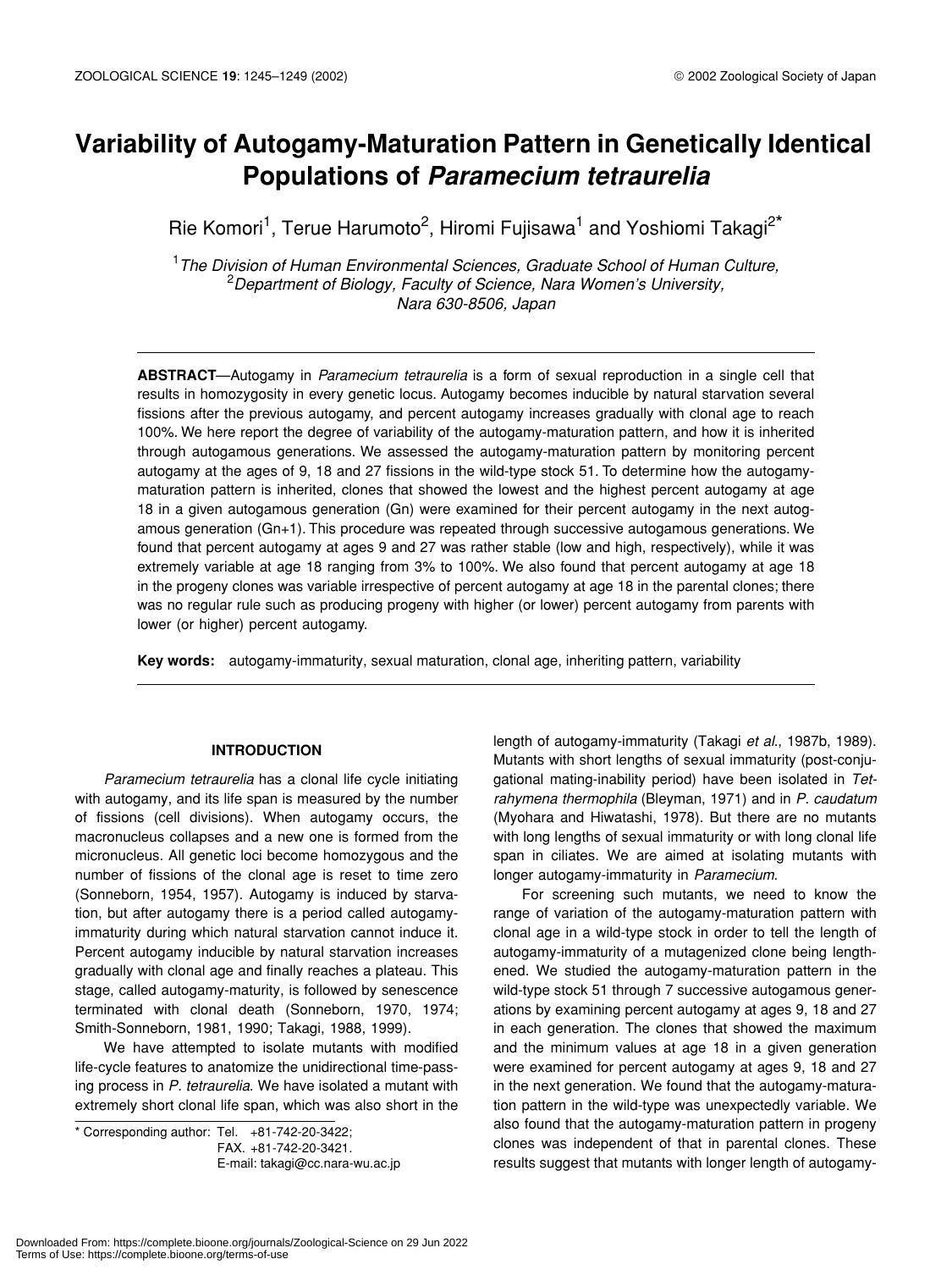immaturity should be screened for such clones as showing ~0% autogamy at age 27.

#### **MATERIALS AND METHODS**

#### **Cells**

*Paramecium tetraurelia*, wild-type stock 51, was used.

#### **Culture**

Cells were grown in 0.5% Wheat Grass Powder (Pines Int., Inc., Lawrence, KS) medium that had been inoculated with *Klebsiella pneumoniae* 2 days before use (Tokusumi and Takagi, 2000). All cultures were kept at 25°C.

Cells were cultured in 2 ways; daily reisolation culture for preventing the occurrence of autogamy, and mass culture for inducing autogamy. For daily reisolation culture, single cells were isolated in 100 µl of fresh culture medium in each well of depression slides, cultured for one day and isolated in fresh culture medium after counting the number of cells. The number of fissions was calculated from log2N, where N is the number of cells. For mass culture, cells left over after reisolation were cultured until the food bacteria were exhausted. Food exhaustion was judged by transparency of the culture due to decrease in bacterial number and growth of paramecia. This method is reliable to make the starvation level appropriate for the induction of autogamy, since almost 100% autogamy is induced invariably by this method for the fully autogamy-mature cells.

To count percent autogamy, about 100 cells were sampled from the food-exhausted culture, stained with Dippell's stain (Dippell, 1955), and the percentage of cells with macronuclear fragments was examined under a microscope. To minimize the variation of percent autogamy due to the duration of the starvation period, autogamy counts were carried out on 2 consecutive days and the higher rate was adopted as percent autogamy of that culture.

#### **Examination of autogamy-maturation patterns**

From a 100% autogamous culture, 12 cells were isolated in 100 µl of fresh culture medium and kept in 12 clones of daily reisolation cultures. The cultures remaining after the first isolation were kept in mass cultures. These mass culture conditions allowed a single cell to divide ~9 times before starvation ready for the autogamy test. Therefore, we regarded the age of the first autogamy test as 9 fissions. In order to examine percent autogamy at age 18, a 9 fission-old cell was monitored in each clone in the daily reisolation cultures and the left over cells were allowed to divide 9 fissions in mass culture. In the same way, percent autogamy at age 27 was studied in each of 12 clones of a given generation.

When the autogamy tests at age 18 were over for all of the 12 clones, the average age of these clones in the daily reisolation cultures was about 30 fissions. Two of these clones that showed the maximum and the minimum values of percent autogamy at age 18 were each expanded to more than 10 subclones in 100 µl of fresh culture medium and mass cultured to induce autogamy. A 100% autogamous culture, usually at about the age of 39 fissions, was used to initiate the next autogamous generation. This procedure allowed us to study both the variability and the mode of inheritance of percent autogamy at ages 9, 18 and 27 through successive autogamous generations.

#### **RESULTS**

#### **Variability of percent autogamy at age 18 in the wild-type stock 51**

We examined percent autogamy at age 18 in the wildtype stock 51 through 7 successive autogamous generations (Fig. 1). In the first generation (G1), 11 clones showed 78.1% autogamy on average ranging from 40% to 100%. The 2 clones that showed the minimum (40%) and maximum percent autogamy (100%) were examined at age 18 in the next autogamous generation (G2). The progeny derived from the parental clones that had shown the minimum and the maximum values showed an average of 84.3% ranging from 50% to 99% and an average of 91.3% ranging from 73% to 100%, respectively. We repeated this procedure until the fourth generation (G4). One of the G4 populations, in which a clone with the lowest value (7%) was included, was selected and continued to subsequent autogamous generations (G5–G7). Percent autogamy at age 18 in a total of 345 clones through 7 autogamous generations was 53.0±25.9% on average and varied from 3% to 100%. High variability was observed not only as a whole but also in clones of the same population. For example, a range of variation from 7% to 98%, occurring in one of the 4 populations of G3, was almost comparable to the range of overall variation. It should be stressed that all of the clones studied here are thought to be genetically identical because all genetic loci become homozygous after autogamy.

#### **Instability of percent autogamy at age 18 through successive autogamous generations**

The results described in the preceding section included information about how the autogamy-maturation pattern was inherited through autogamous generations. This is shown in a different way in Fig. 2B in which values of percent autogamy at age 18 of the progeny generations are dotted on the vertical axis at each point of the horizontal axis indicating percent autogamy at age 18 of parental generations. The data are from those shown in Fig. 1 and other additional experiments. For example, the values of percent autogamy at age 18 of 12 clones in G2 (50, 62, 76, 84, 88, 88, 89, 90, 92, 94, 98 and 99%) derived from the clone showing 40% in G1 were marked on the vertical axis standing at 40% on the horizontal axis, and those of 12 clones (73, 85, 86, 87, 88, 89, 94, 97, 98, 98, 100 and 100%) derived from the clone showing 100% were marked on the vertical axis standing at 100% on the horizontal axis (Fig. 2B). The overall average of percent autogamy at age 18 was 57.9±24.2% (n=541).

We examined percent autogamy also at ages 9 and 27 through successive autogamous generations (Fig. 2A, C; respectively). The average rate of autogamy at age 9 was 8.3±8.9% ranging from 0% to 55% (n=333), and the average rate of autogamy at age 27 was 97.3±5.1% ranging from 62% to 100% (n=208).

The panels were divided into 4 sections with lines of 50% autogamy to show the distribution pattern of the dots. The dots of percent autogamy at age 9 were clustered at lower sections (Fig. 2A). Percent autogamy at age 9 was mostly in the range under 30% irrespective of percent autogamy at age 18 in the parental generation. In contrast, the dots of percent autogamy at age 27 were concentrated in upper sections (Fig. 2C), indicating that percent autogamy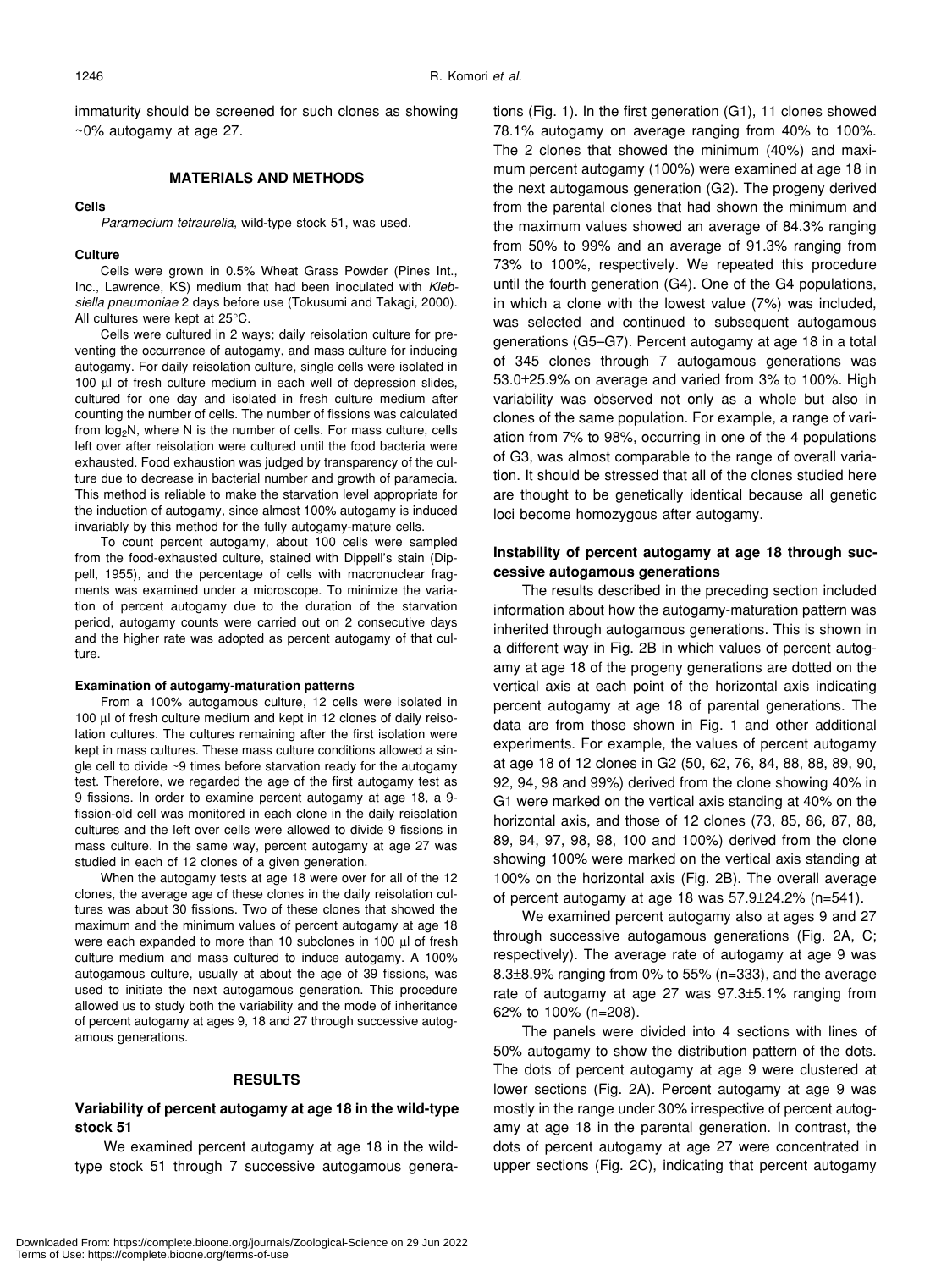

**Fig. 1.** Percent autogamy at age 18 in 29 populations belonging to 7 autogamous generations in the wild-type stock 51. In each population, 12 clones (11 in some cases) were arranged in order from minimum (left end) to maximum (right end) with the average (extreme right). From a 100% autogamous culture, 12 cells were isolated, kept in daily reisolation culture and percent autogamy was examined at age 18. The clones that showed the minimum and maximum values were monitored for percent autogamy at age 18 in the next generation by inducing autogamy at about the age of 39 fissions in their sibling lines cultured in daily reisolation. One of the populations in the fourth generation was selected to produce the next generation. Asterisks (\*) indicate that percent autogamy was not examined because the cell did not grow to a population sufficient for autogamy test.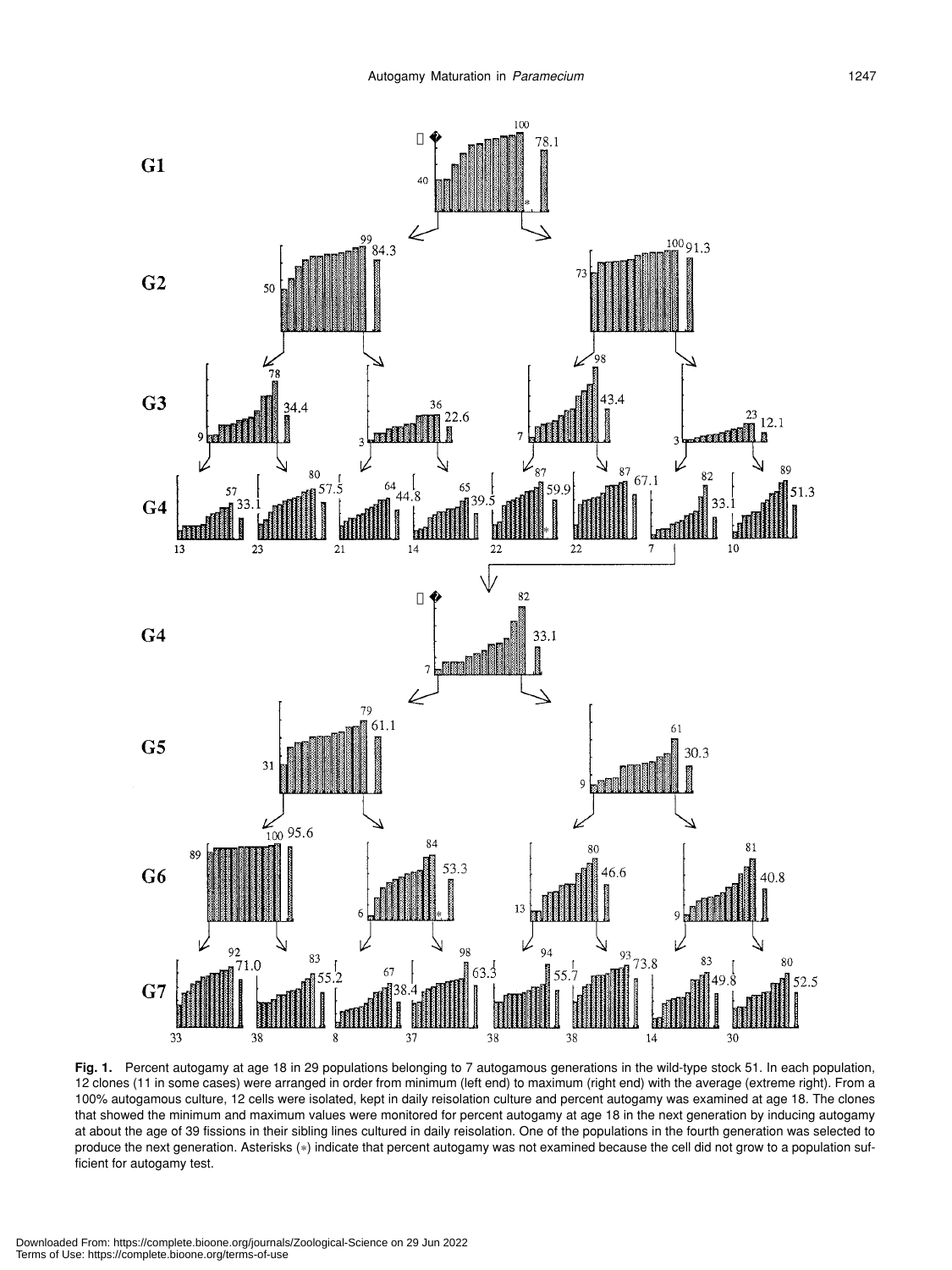

### %Autogamy at age 18 in Gn

**Fig. 2.** The pattern of inheritance of percent autogamy at ages 9 (A), 18 (B) and 27 (C) through successive autogamous generations in the wild-type stock 51. The values of percent autogamy in 12 progeny clones (Gn+1) are marked on the vertical line at the point of the abscissa indicating the value of percent autogamy at age 18 in the parental clones (Gn).

at age 27 was stably high over 90% irrespective of percent autogamy at age 18 in the previous generation. The dots of percent autogamy at age 18 were scattered all over the plots (Fig. 2B), indicating that percent autogamy at age 18 was highly unstable without any association with percent autogamy at age 18 in the previous generation.

#### **DISCUSSION**

Since classical observations by Johannsen and others (for review, see Serra, 1965), a wide range of phenotypic variability among genetically uniform organisms has been reported. Cell size (Wichterman, 1953; Berger, 2001), serotype (Preer Jr, 1986; Bleyman, 1996) and clonal life span (Takagi *et al*., 1987a) are examples in *Paramecium*. The present study of the autogamy-maturation pattern added another example. If the autogamy-maturation pattern has a definite curve, the length of autogamy-immaturity can be defined by the age at which autogamy is first induced, and by the age at which 50% autogamy is induced, etc. Until now, including our previous study (Ishikawa *et al*., 1998), this assumption has been thought valid. However, the present study revealed that the autogamy-maturation pattern was highly variable in genetically identical populations under environmentally identical conditions. The autogamy rate was relatively low around the age of 9 fissions and high around age 27, with marked variation ranging from 3–100% around age 18. This indicates that autogamy may first be induced as early as age 6 in some clones and as late as age 17 in other clones.

Percent autogamy is known to be variable depending on the starvation level. Berger and Rahemtullah (1990) have shown that autogamy can be induced at any age by intensifying starvation level. In this study, autogamy was induced by natural starvation. Autogamy counts were performed twice on 2 consecutive days, and starvation level was more advanced in the second test than in the first test. The average of percent autogamy at age 18 was 47.4±25.6% (n=365) in the first test and 51.0±25.7% (n=369) in the second test: this difference was not significant. Therefore, the wide variation revealed in this study was not likely to be due to the level of starvation.

This study also revealed that the pattern of increasing percent autogamy is independent of the pattern in the parental autogamous generation. The length of autogamyimmaturity measured by the number of fissions until the first detection of autogamy was reported to be shortened when parental clones at older clonal ages were used to yield exautogamous clones (Iizima *et al.*, 1997). The length of autogamy-immaturity measured by the pattern of increase in percent autogamy was reported to be shortened when parental clones at advanced cultural ages were used to yield ex-autogamous clones (Ishikawa *et al.*, 1998). In this study, these factors were kept uniform by inducing parental autogamy at the clonal age of about 39 fissions and at the cultural age of about the second day of the stationary phase. Therefore, the independent pattern of autogamy-maturation from the parental pattern revealed in this study was not due to clonal aging or cultural aging.

The increase of percent autogamy with age may indicate sequential expression of autogamy-associated genes and/or increases in the expression level of an autogamycontrolling gene(s). The sequential expression of conjugation-associated genes was suggested for the maturation